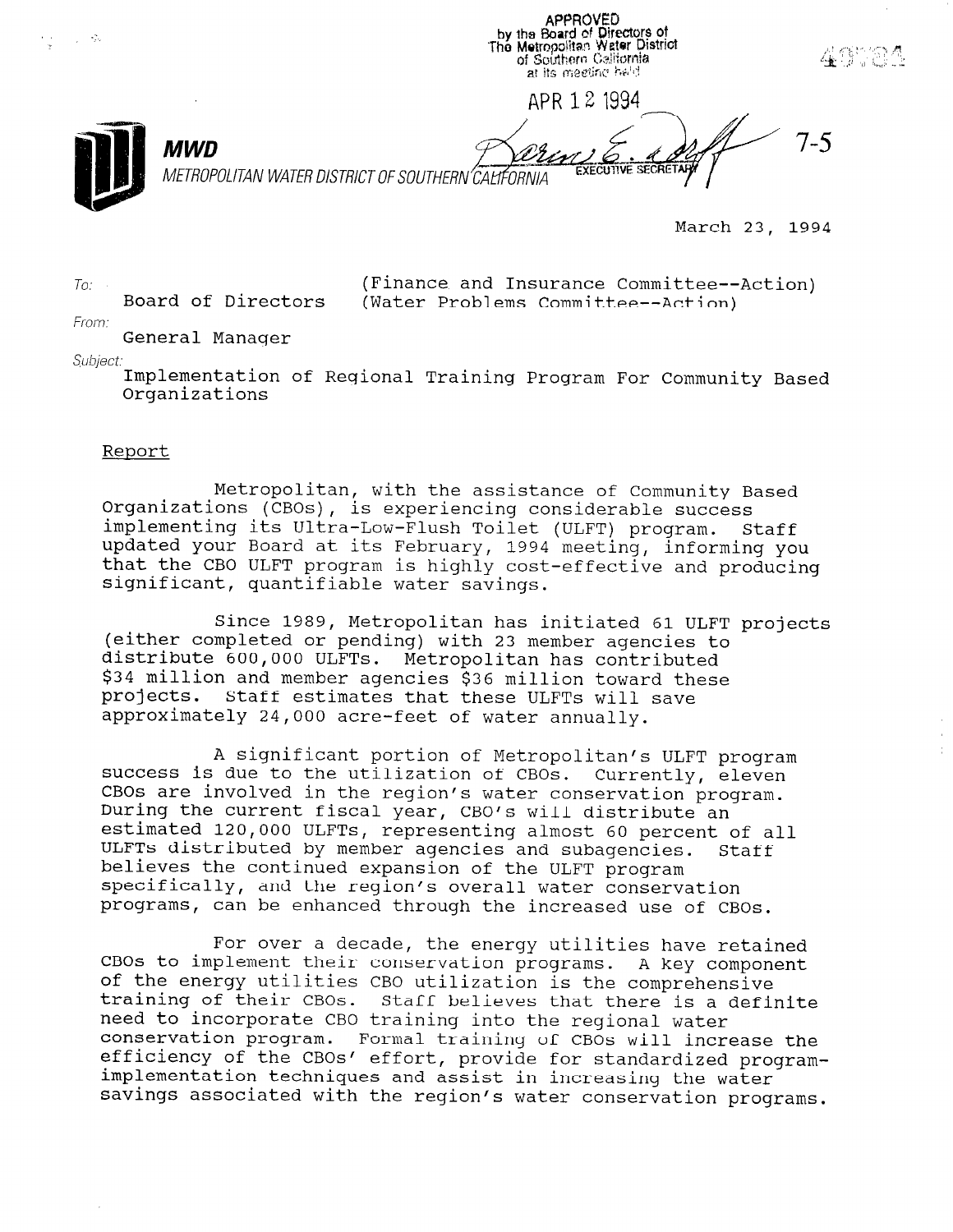Board of Directors -2- March 23, 1994

ing in Julian Strip

The initiation of a CBO training program will produce benefits for the entire Metropolitan service area.

Staff requests your Board approve Metropolitan participation in a CBO training program, and approve the funding of 5,000 toilets for CBO training purposes. These 5,000 toile to be completely funded by Metropolitan at a cost of \$650,000, would be a vehicle to provide training benefits for CBOs located throughout Metropolitan's service area.

An important component of the CBO training program is the Regional Job Training Center (RJTC) located in Compton. Donated by Southern California Edison (SCE) as part of its commitment to rebuild Los Angeles, RJTC is designed to implement job training programs. In addition, the Department of Water Resources (DWR) has initiated a water resources and environmental job training program known as The Executive Partnership for Environmental Resources Training (EXPERT). As part of its training role and acting in partnership with SCE/RJTC, staff believes that it would be appropriate for EXPERT to conduct training for CBOs located throughout Metropolitan's service area.

A number of Metropolitan's member agencies have expressed interest in EXPERT, provided that EXPERT will deliver training services that will assist the member agencies in their implementation of the Best Management Practices (BMP). The 5,000 toilets that are proposed for funding would be the economic core from which a number of BMP training programs would be generated. The training program would be run under the organizational framework of EXPERT but managed by an experienced program manager already under contract to Metropolitan. CTSI Corporation, our contractor, will also assist in the training. Staff believes that the use of our experienced contract program manager will insure that Metropolitan's objectives, with respect to the CBO training program, are met and concerns that were previously expressed by your Board will be addressed.

EXPERT has recently been incorporated as a non-profit entity and has a Board of Directors with representatives from Edison, DWR, Compton Water Department, West/Central Basin Municipal Water Districts and the Southern California Water Company.

This action is exempt from provisions of the California Environmental Quality Act in that there is no possibility that it environmental guality act in that there is no possible